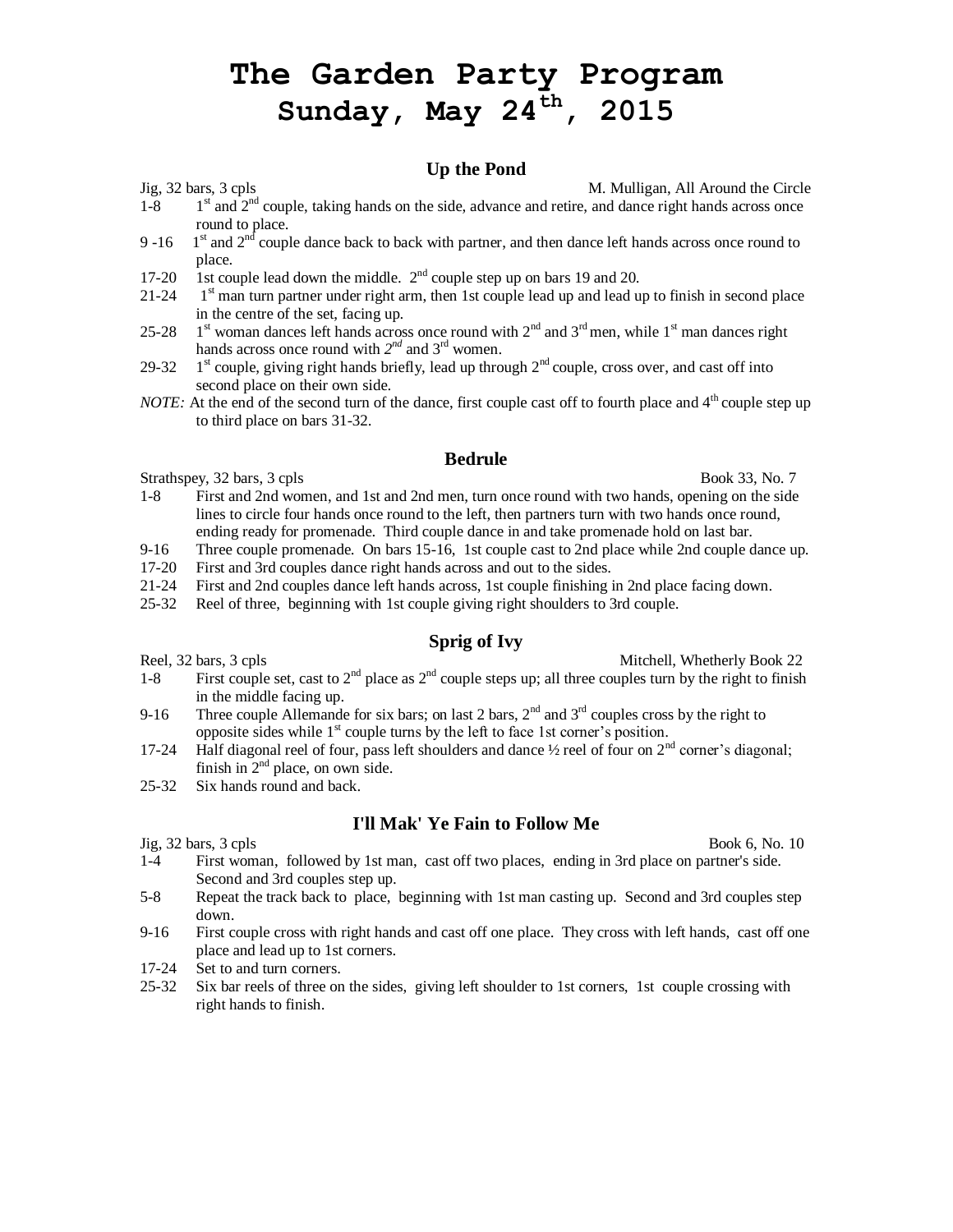## **Spring's Arrival**

Strathspey, 32 bars, 3 cpls **Dan Blim, Reeladelphia** 

1-4 First couple set advancing and cast to  $2<sup>nd</sup>$  place as  $2<sup>nd</sup>$  couple steps up.

- 5-8 First couple set advancing and cast to top place as  $2<sup>nd</sup>$  couple steps down.
- 9-16 All three couples dance a mirror reel. First couple dance in and down,  $2<sup>nd</sup>$  couple dance out and up,  $3<sup>rd</sup>$  couple dance in and up to begin.
- 17-20 First and  $2<sup>nd</sup>$  couples dance set and link facing up and down, ending in place on opposite sides.
- 21-22 First couple turn with two hands once around.
- 23-24 First and  $2<sup>nd</sup>$  couples circle four hands to the left halfway.
- 25-32 All three couples circle six hands to the left. On bar six, all dance into center, turn about, and all chase to progressed positions.

## **The Flowers of Edinburgh**

Reel, 32 bars, 3 cpls Book 1, No. 6

- 1-8 First woman followed by 1st man casts off two places. First woman crosses below 3rd couple and dances up behind the men WHILE 1st man dances up the center of the dance. They set in each other's place.
- 9-16 First man followed by 1st woman repeats the figure.
- 17-24 Down the middle and up.
- 25-32 Poussette.

#### **\*\*\* Break \*\*\***

#### **A Jig For Elizabeth Ann**

Jig, 32bars, 3 cpls Ellen McRanor, Suncoast Collection

- 1-8 First couple cast and dance down behind own lines, turn outwards and dance back to place.
- 9-16 First,  $2<sup>nd</sup>$  and  $3<sup>rd</sup>$  couples dance Reflection reels on own sides (1s in & down to start).
- 17-24 First couple followed by  $2^{nd}$  couple, lead down the middle;  $2^{nd}$  couple followed by  $1^{st}$  couple, lead up, finish 2 1 3.
- 25-32 Second and  $1<sup>st</sup>$  couples dance rights and lefts.

## **Tulloch Gorm**

Strathspey, 32 bars, 3 cpls Book 8, No. 1

- 1-8 First woman dances a reel of three on partner's side (left shoulder to 3rd man), WHILE 1st man dances a reel of three partner's side (right shoulder to 2nd woman) (parallel crossover reels). Finish back in own place, 1st man dancing right about to face down.
- 9-16 Right shoulder reels of three on the sides of the dance.
- 17-24 First couple lead down the middle and up.
- 25-32 First and 2nd couples allemande.

#### **Summer Assembly**

Reel, 88 bars, 4 cpls, square set Book 35, No. 8

- 1-4 All turn partners once round with right hands.
- 5-6 Men stand still while women, passing partners by the right, dance on one place clockwise.
- 7-8 All set to "new partner".
- 9-16 Repeat bars 1-8, beginning by turning "new partners" with right hands. (The women are now halfway round the set.)
- 17-32 Repeat bars 1-16 but all turn with left hands and the women stand still while the men dance on anti-clockwise. (All are now halfway round the set.)
- 33-40 First and 3rd couples dance right hands across once round and then 1st man, followed by 1st woman, and 3rd man, followed by 3rd woman, dance clockwise halfway round the outside of the set to return to original places.
- 41-48 Second and 4th couples repeat bars 33-40.
- 49-56 The women dance figures of eight round their partners and corners, dancing in front of partners and passing partners by the left to begin.
- 57-64 The men dance figures of eight round their partners and corners, dancing in front of partners and passing partners by the right to begin.
- 65-72 First and 3rd couples change places, the 3rd couple making an arch and the 1st couple dancing under it. Both couples set to partners. Same couples repeat back to places with 1st couple making the arch.
- 73-80 Second and 4th couples repeat bars 65-72 with 4th couple making the first arch.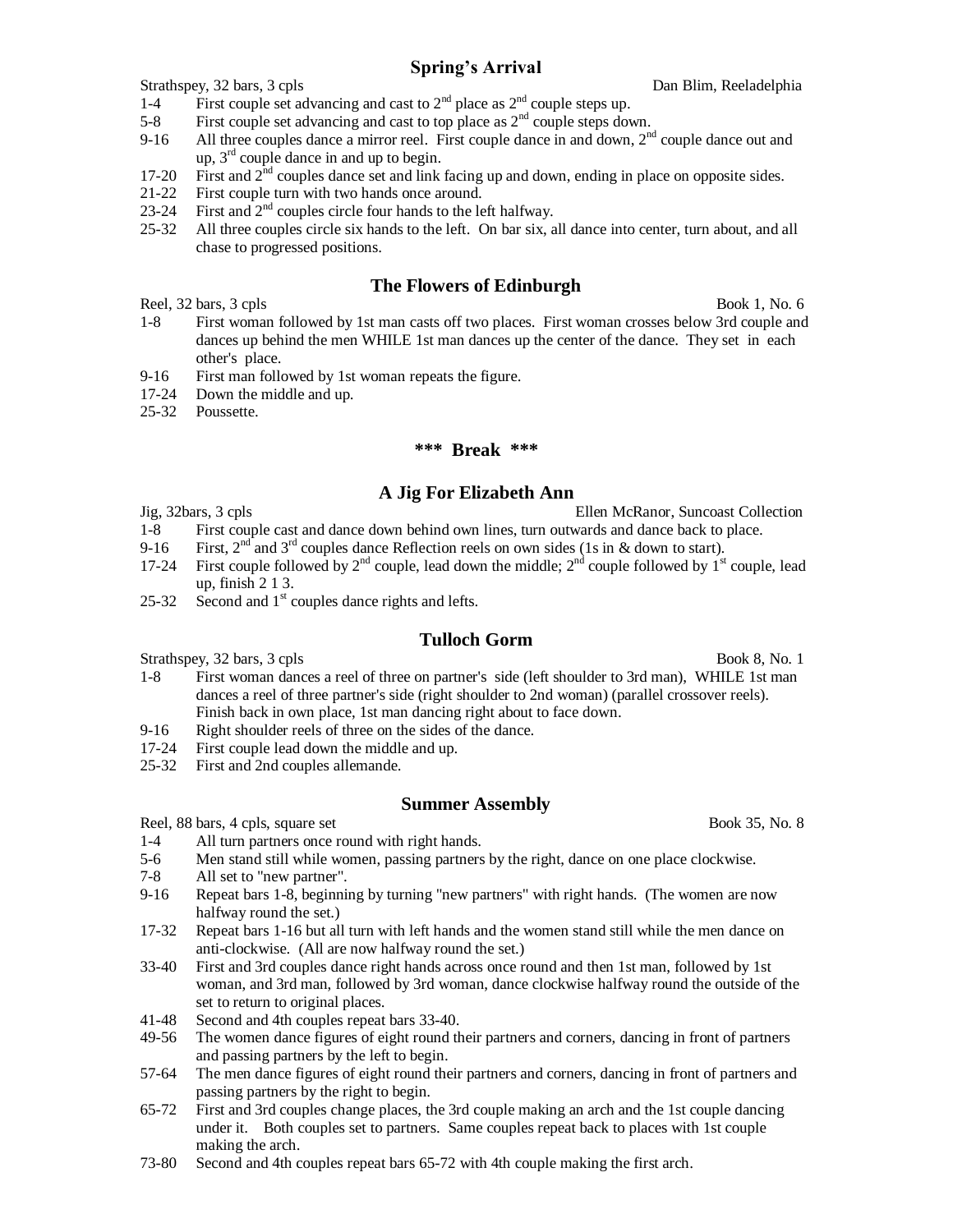## 81-88 Eight hands round and back.